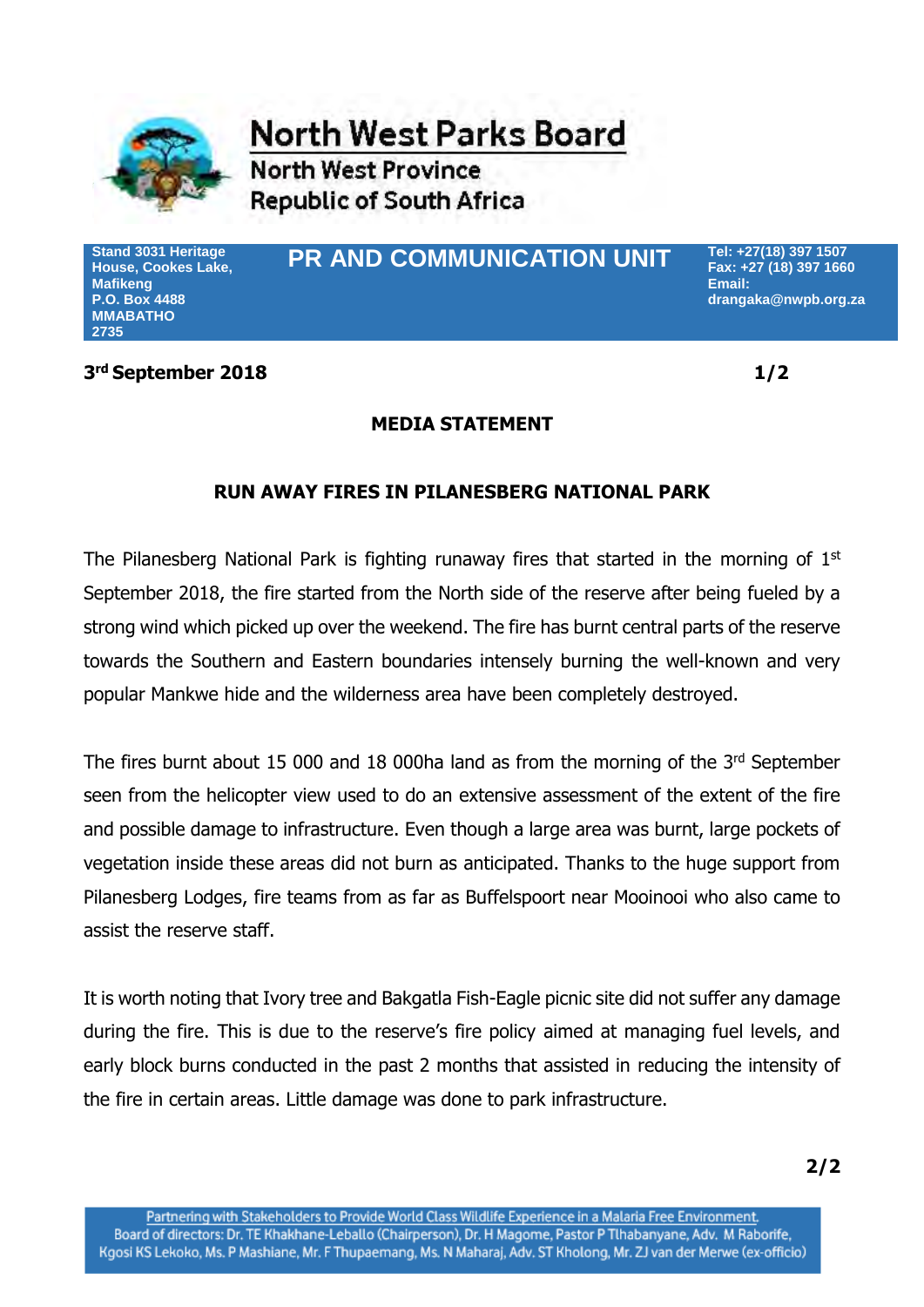Piet Nel, the Chief Conservation Officer confirmed that "there were no injured animals seen during the helicopter inspection this morning including those that might be in immediate danger of the fire". Confirming that some animals had already moved into the burnt areas to feast on the roast twigs. We also saw some zebra and kudu close to the fire not very perturb by the fire, leisurely grazing away, said Nel.

The fire was stopped in areas with low fuels and along roads sides, and due to changing wind direction, the fire fizzled out in these areas. This left large areas inside the bigger fire unburnt, allowing animals to escape the fire. It needs to be emphasized that animals on the continent have been living with fire for thousands of years, and that they know the dangers caused by fires and how to avoid getting caught in the blaze. The fire-fighting teams are now focusing on containing the fire along some of the roads. The fire should be contained by the end of the day including follow up monitoring and search for possible injured animals that has already started and will continue throughout the day.

Park management doesn't foresee any feed problems since there is still ample vegetation to feed on as previously mentioned. Large areas inside the burnt area did not burn, thus providing enough feeding reserves for the animals until well into the growing season. The total areas burnt to date including the block burns is approximately 50% of the park. The veld in the blocks were the fire started burning are already greening up" said Nel.

The North-West Parks Board and in particular Pilanesberg Park management would like to thank everyone involved in fighting the fire. Certain organizations offered the staff and equipment, numerous people helped with beating fires, and some people to assist the fire teams with water and other support. Their support was overwhelming and greatly reduced the danger to the animals and the reserve buildings.

Messages of support from the public through social media is also acknowledged and greatly appreciated. Media is welcome to contact the reserve management **Mr. J. Maoka at 082 325 2372** for any updates regarding the fire. More updates will be posted on North West Parks Board social media platforms as well.

### **END.**